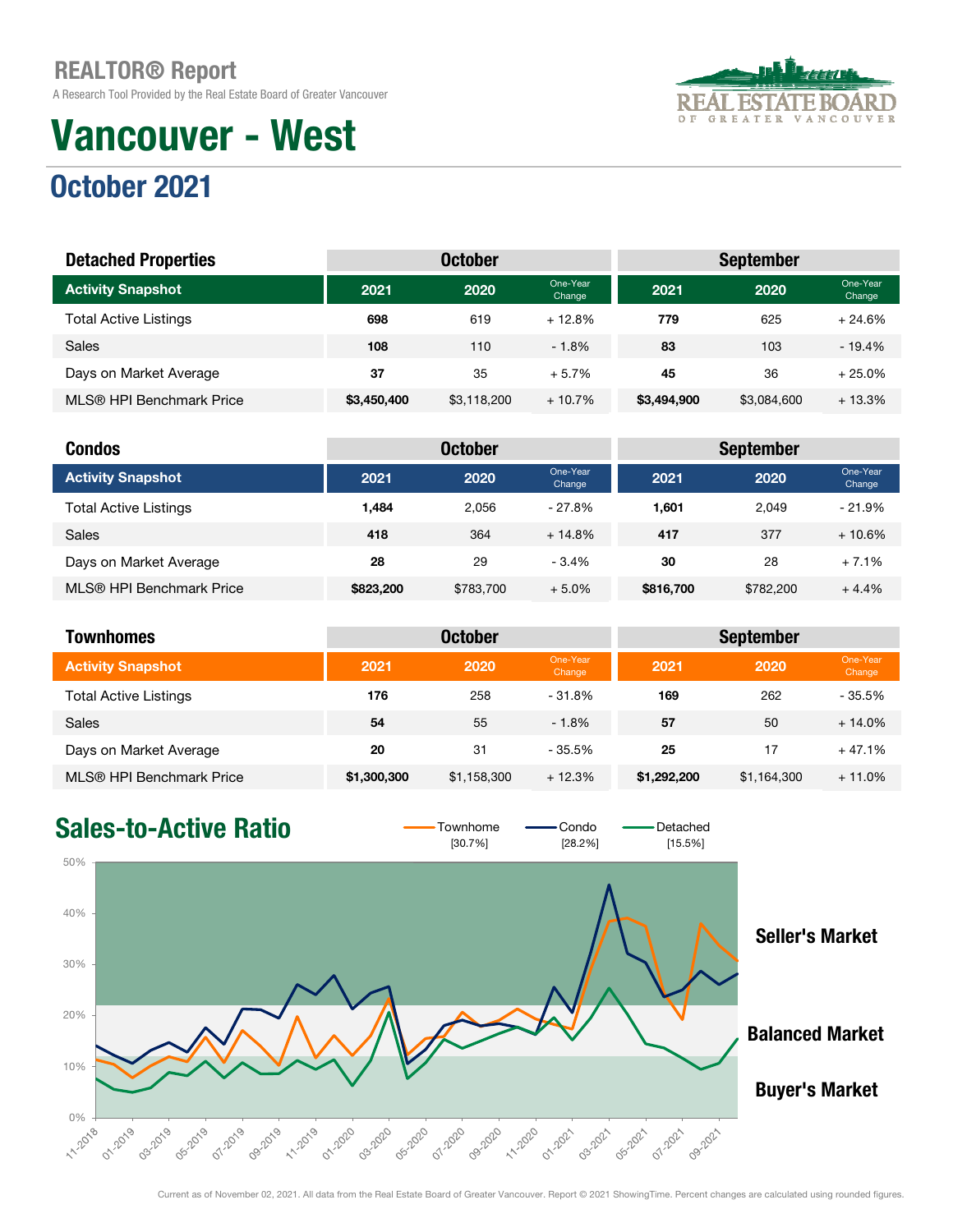A Research Tool Provided by the Real Estate Board of Greater Vancouver



## Vancouver - West

### Detached Properties Report – October 2021

| <b>Price Range</b>          | <b>Sales</b> | <b>Active</b><br><b>Listings</b> | <b>Avg Days</b><br>on Market |
|-----------------------------|--------------|----------------------------------|------------------------------|
| \$99,999 and Below          | ŋ            | ŋ                                | ŋ                            |
| \$100,000 to \$199,999      | 0            | O                                | $\Omega$                     |
| \$200,000 to \$399,999      | ŋ            | ŋ                                | O                            |
| \$400,000 to \$899,999      | $\Omega$     | 1                                | <sup>0</sup>                 |
| \$900,000 to \$1,499,999    | ŋ            | 4                                | O                            |
| \$1,500,000 to \$1,999,999  | 8            | 7                                | 56                           |
| \$2,000,000 to \$2,999,999  | 36           | 86                               | 26                           |
| \$3,000,000 and \$3,999,999 | 34           | 155                              | 31                           |
| \$4,000,000 to \$4,999,999  | 13           | 128                              | 53                           |
| \$5,000,000 and Above       | 17           | 317                              | 51                           |
| TOTAL                       | 108          | 698                              | 37                           |

| <b>Price Range</b>          | <b>Sales</b> | <b>Active</b><br><b>Listings</b> | <b>Avg Days</b><br>on Market | Neighbourhood      | <b>Sales</b>   | <b>Active</b><br><b>Listings</b> | <b>Benchmark</b><br><b>Price</b> | One-Year<br>Change       |
|-----------------------------|--------------|----------------------------------|------------------------------|--------------------|----------------|----------------------------------|----------------------------------|--------------------------|
| \$99,999 and Below          | 0            | 0                                | 0                            | Arbutus            | 3              | 27                               | \$3,810,000                      | $+13.6%$                 |
| \$100,000 to \$199,999      | 0            | 0                                | 0                            | Cambie             | 6              | 67                               | \$2,725,400                      | $+15.4%$                 |
| \$200,000 to \$399,999      | 0            | 0                                | 0                            | Coal Harbour       | 0              |                                  | \$0                              |                          |
| \$400,000 to \$899,999      | 0            | $\mathbf{1}$                     | $\pmb{0}$                    | Downtown VW        | $\mathbf 0$    | 0                                | \$0                              | $\overline{\phantom{a}}$ |
| \$900,000 to \$1,499,999    | 0            | 4                                | 0                            | Dunbar             | 13             | 78                               | \$2,962,000                      | $+10.6%$                 |
| \$1,500,000 to \$1,999,999  | 8            | $\overline{7}$                   | 56                           | <b>Fairview VW</b> | 0              | 0                                | \$0                              |                          |
| \$2,000,000 to \$2,999,999  | 36           | 86                               | 26                           | <b>False Creek</b> | $\mathbf 0$    | 1                                | \$0                              | --                       |
| \$3,000,000 and \$3,999,999 | 34           | 155                              | 31                           | Kerrisdale         | 10             | 35                               | \$3,333,300                      | $+7.1%$                  |
| \$4,000,000 to \$4,999,999  | 13           | 128                              | 53                           | Kitsilano          | 14             | 31                               | \$2,616,100                      | $+9.2%$                  |
| \$5,000,000 and Above       | 17           | 317                              | 51                           | MacKenzie Heights  | $\overline{c}$ | 26                               | \$3,386,700                      | $+5.4%$                  |
| <b>TOTAL</b>                | 108          | 698                              | 37                           | Marpole            | 6              | 43                               | \$2,578,800                      | $+14.1%$                 |
|                             |              |                                  |                              | Mount Pleasant VW  | $\overline{c}$ | 5                                | \$2,430,500                      | $+7.1%$                  |
|                             |              |                                  |                              | Oakridge VW        | $\overline{2}$ | 20                               | \$3,659,000                      | $+5.2%$                  |
|                             |              |                                  |                              | Point Grey         | 17             | 88                               | \$3,562,700                      | $+13.8%$                 |
|                             |              |                                  |                              | Quilchena          | 5              | 26                               | \$3,601,800                      | + 13.9%                  |
|                             |              |                                  |                              | S.W. Marine        | $\overline{4}$ | 21                               | \$3,392,800                      | $+9.7%$                  |
|                             |              |                                  |                              | Shaughnessy        | $\overline{7}$ | 77                               | \$5,210,000                      | $+12.3%$                 |
|                             |              |                                  |                              | South Cambie       | 3              | 12                               | \$4,345,600                      | $+3.6%$                  |
|                             |              |                                  |                              | South Granville    | 8              | 74                               | \$4,331,200                      | $+16.3%$                 |
|                             |              |                                  |                              | Southlands         | $\overline{c}$ | 40                               | \$3,847,900                      | $+12.0%$                 |
|                             |              |                                  |                              | University VW      | 4              | 25                               | \$3,554,800                      | $-19.4%$                 |
|                             |              |                                  |                              | West End VW        | $\mathbf 0$    | $\mathbf{1}$                     | \$0                              | $\overline{\phantom{a}}$ |
|                             |              |                                  |                              | Yaletown           | 0              | 0                                | \$0                              | --                       |
|                             |              |                                  |                              | <b>TOTAL*</b>      | 108            | 698                              | \$3,450,400                      | $+10.7%$                 |

\* This represents the total of the Vancouver - West area, not the sum of the areas above.



Current as of November 02, 2021. All data from the Real Estate Board of Greater Vancouver. Report © 2021 ShowingTime. Percent changes are calculated using rounded figures.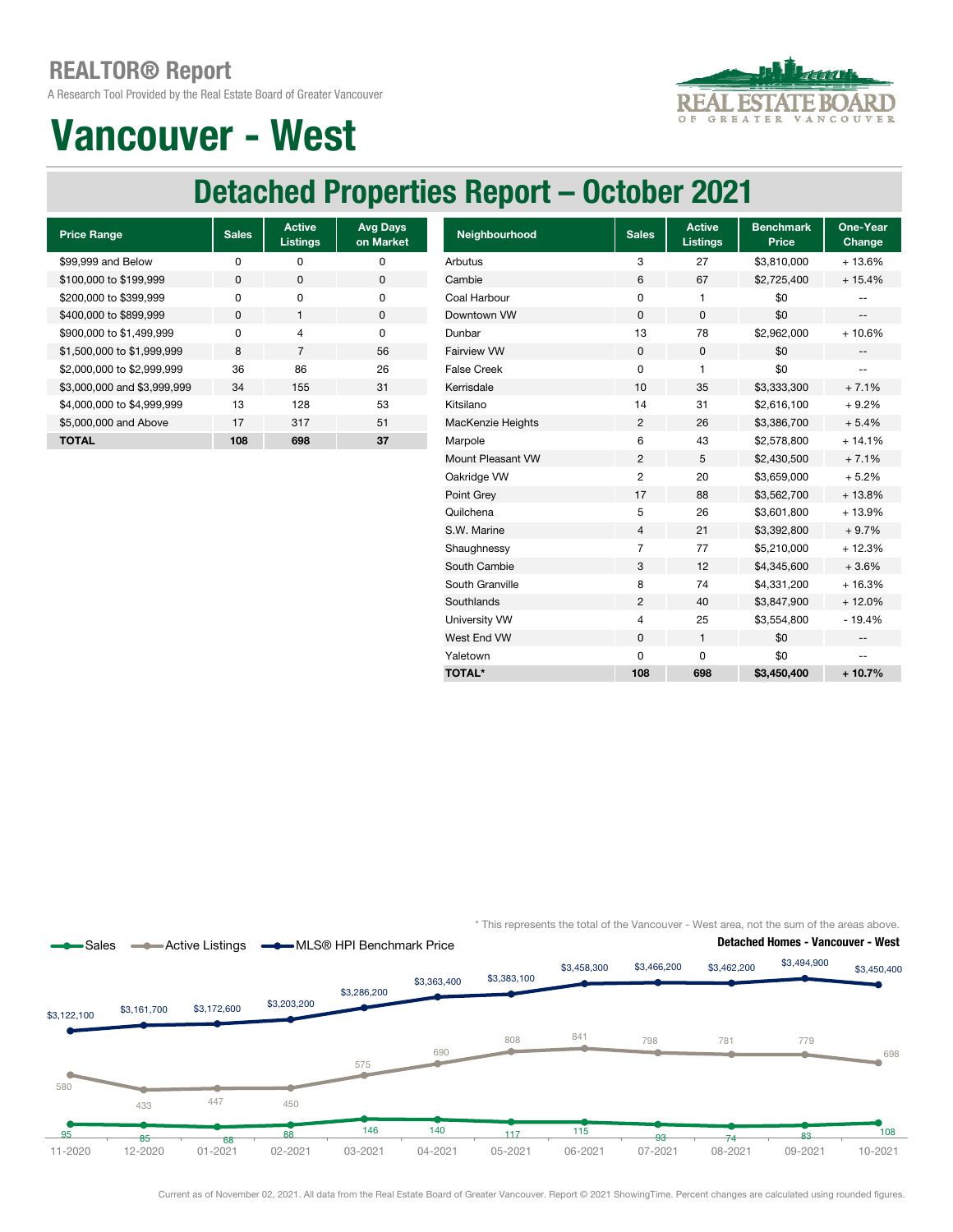A Research Tool Provided by the Real Estate Board of Greater Vancouver



## Vancouver - West

### Condo Report – October 2021

| <b>Price Range</b>          | <b>Sales</b>   | <b>Active</b><br><b>Listings</b> | <b>Avg Days</b><br>on Market |
|-----------------------------|----------------|----------------------------------|------------------------------|
| \$99,999 and Below          | O              | ŋ                                | 0                            |
| \$100,000 to \$199,999      | <sup>0</sup>   | <sup>0</sup>                     | $\Omega$                     |
| \$200,000 to \$399,999      | 3              | 10                               | 8                            |
| \$400,000 to \$899,999      | 250            | 533                              | 26                           |
| \$900,000 to \$1,499,999    | 130            | 476                              | 28                           |
| \$1,500,000 to \$1,999,999  | 19             | 187                              | 40                           |
| \$2,000,000 to \$2,999,999  | 11             | 156                              | 56                           |
| \$3,000,000 and \$3,999,999 | $\Omega$       | 45                               | $\Omega$                     |
| \$4,000,000 to \$4,999,999  | $\mathfrak{p}$ | 25                               | 34                           |
| \$5,000,000 and Above       | 3              | 52                               | 69                           |
| ΤΟΤΑL                       | 418            | 1.484                            | 28                           |

| <b>Price Range</b>          | <b>Sales</b>   | <b>Active</b><br><b>Listings</b> | <b>Avg Days</b><br>on Market | Neighbourhood      | <b>Sales</b>   | <b>Active</b><br><b>Listings</b> | <b>Benchmark</b><br>Price | One-Year<br>Change       |
|-----------------------------|----------------|----------------------------------|------------------------------|--------------------|----------------|----------------------------------|---------------------------|--------------------------|
| \$99,999 and Below          | 0              | 0                                | 0                            | Arbutus            | 0              | 0                                | \$0                       | $\overline{\phantom{m}}$ |
| \$100,000 to \$199,999      | $\mathbf 0$    | $\mathbf 0$                      | $\mathbf 0$                  | Cambie             | 20             | 98                               | \$728,600                 | $+4.3%$                  |
| \$200,000 to \$399,999      | 3              | 10                               | 8                            | Coal Harbour       | 21             | 144                              | \$1,050,600               | $+2.9%$                  |
| \$400,000 to \$899.999      | 250            | 533                              | 26                           | Downtown VW        | 93             | 333                              | \$681,100                 | $+2.0%$                  |
| \$900,000 to \$1,499,999    | 130            | 476                              | 28                           | Dunbar             | 1              | 19                               | \$757,600                 | $+8.8%$                  |
| \$1,500,000 to \$1,999,999  | 19             | 187                              | 40                           | <b>Fairview VW</b> | 45             | 64                               | \$870,200                 | $+8.0%$                  |
| \$2,000,000 to \$2,999,999  | 11             | 156                              | 56                           | <b>False Creek</b> | 28             | 83                               | \$842,900                 | $+4.2%$                  |
| \$3,000,000 and \$3,999,999 | 0              | 45                               | 0                            | Kerrisdale         | 10             | 19                               | \$943,200                 | $+6.3%$                  |
| \$4,000,000 to \$4,999,999  | $\overline{c}$ | 25                               | 34                           | Kitsilano          | 39             | 53                               | \$688,400                 | $+11.7%$                 |
| \$5,000,000 and Above       | 3              | 52                               | 69                           | MacKenzie Heights  | 0              | 0                                | \$0                       | --                       |
| <b>TOTAL</b>                | 418            | 1,484                            | 28                           | Marpole            | 19             | 59                               | \$629,700                 | $+5.8%$                  |
|                             |                |                                  |                              | Mount Pleasant VW  | $\overline{2}$ | 4                                | \$600,600                 | $+4.8%$                  |
|                             |                |                                  |                              | Oakridge VW        | 8              | 17                               | \$1,046,400               | $+0.1%$                  |
|                             |                |                                  |                              | Point Grey         | $\overline{4}$ | 11                               | \$666,200                 | $+8.4%$                  |
|                             |                |                                  |                              | Quilchena          | 3              | 9                                | \$1,131,900               | $+6.1%$                  |
|                             |                |                                  |                              | S.W. Marine        | $\mathbf{1}$   | 18                               | \$528,900                 | $+8.6%$                  |
|                             |                |                                  |                              | Shaughnessy        |                |                                  | \$688,600                 | $+9.0%$                  |
|                             |                |                                  |                              | South Cambie       | $\overline{4}$ | 31                               | \$939,000                 | $-0.4%$                  |
|                             |                |                                  |                              | South Granville    | $\overline{2}$ | 14                               | \$1,088,400               | $+12.1%$                 |
|                             |                |                                  |                              | Southlands         | $\mathbf 0$    | $\mathbf{1}$                     | \$827,100                 | $+6.2%$                  |
|                             |                |                                  |                              | University VW      | 23             | 94                               | \$1,017,600               | $+12.0%$                 |
|                             |                |                                  |                              | West End VW        | 40             | 169                              | \$670,800                 | $+1.7%$                  |
|                             |                |                                  |                              | Yaletown           | 54             | 243                              | \$849,500                 | $+2.9%$                  |
|                             |                |                                  |                              | <b>TOTAL*</b>      | 418            | 1,484                            | \$823,200                 | $+5.0%$                  |

\* This represents the total of the Vancouver - West area, not the sum of the areas above.



Current as of November 02, 2021. All data from the Real Estate Board of Greater Vancouver. Report © 2021 ShowingTime. Percent changes are calculated using rounded figures.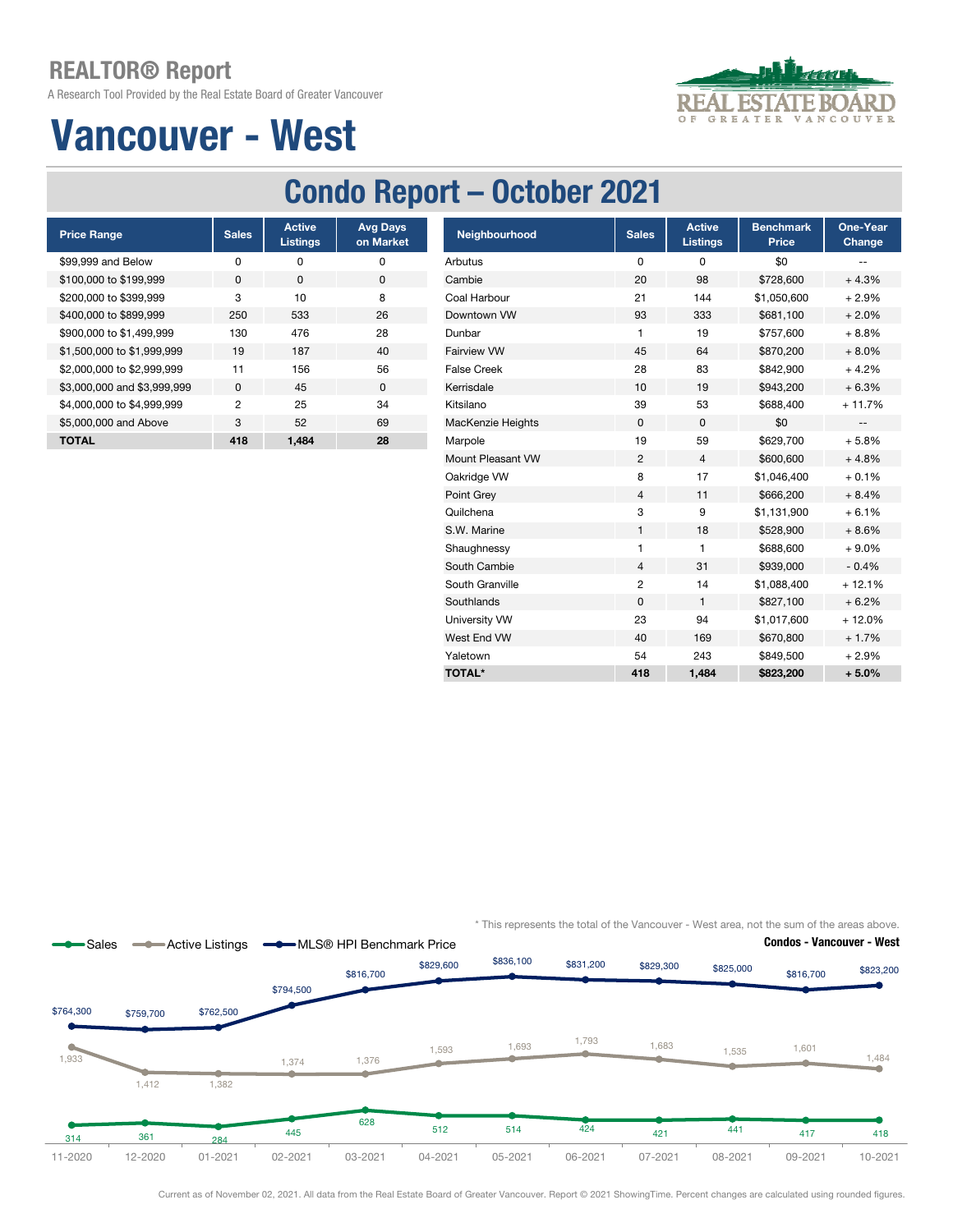A Research Tool Provided by the Real Estate Board of Greater Vancouver



## Vancouver - West

### Townhomes Report – October 2021

| <b>Price Range</b>          | <b>Sales</b> | <b>Active</b><br><b>Listings</b> | Days on<br><b>Market</b> |
|-----------------------------|--------------|----------------------------------|--------------------------|
| \$99,999 and Below          | ŋ            | ŋ                                | O                        |
| \$100,000 to \$199,999      | $\Omega$     | O                                | 0                        |
| \$200,000 to \$399,999      | O            | O                                | O                        |
| \$400,000 to \$899,999      | 5            | 7                                | 22                       |
| \$900,000 to \$1,499,999    | 27           | 51                               | 16                       |
| \$1,500,000 to \$1,999,999  | 11           | 67                               | 28                       |
| \$2,000,000 to \$2,999,999  | 10           | 39                               | 13                       |
| \$3,000,000 and \$3,999,999 | 1            | 7                                | 71                       |
| \$4,000,000 to \$4,999,999  | U            | 1                                | O                        |
| \$5,000,000 and Above       | $\Omega$     | 4                                | $\Omega$                 |
| TOTAL                       | 54           | 176                              | 20                       |

| <b>Price Range</b>          | <b>Sales</b> | <b>Active</b><br><b>Listings</b> | Days on<br><b>Market</b> | Neighbourhood      | <b>Sales</b>   | <b>Active</b><br><b>Listings</b> | <b>Benchmark</b><br><b>Price</b> | <b>One-Year</b><br>Change                     |
|-----------------------------|--------------|----------------------------------|--------------------------|--------------------|----------------|----------------------------------|----------------------------------|-----------------------------------------------|
| \$99,999 and Below          | $\pmb{0}$    | 0                                | 0                        | Arbutus            | 0              |                                  | \$0                              | $\overline{\phantom{a}}$                      |
| \$100,000 to \$199,999      | $\mathbf 0$  | $\mathbf 0$                      | $\mathbf 0$              | Cambie             | 5              | 27                               | \$1,341,300                      | $+17.0%$                                      |
| \$200,000 to \$399.999      | $\mathbf 0$  | $\mathbf 0$                      | $\mathbf 0$              | Coal Harbour       | 0              | 6                                | \$2,003,300                      | $+17.9%$                                      |
| \$400,000 to \$899,999      | 5            | $\overline{7}$                   | 22                       | Downtown VW        | $\mathbf{1}$   | 4                                | \$1,393,800                      | $+20.6%$                                      |
| \$900,000 to \$1,499,999    | 27           | 51                               | 16                       | Dunbar             |                |                                  | \$0                              |                                               |
| \$1,500,000 to \$1,999,999  | 11           | 67                               | 28                       | <b>Fairview VW</b> | 13             | 15                               | \$1,140,400                      | $+11.5%$                                      |
| \$2,000,000 to \$2,999,999  | 10           | 39                               | 13                       | <b>False Creek</b> | $\overline{c}$ | 3                                | \$934,900                        | $-3.6%$                                       |
| \$3,000,000 and \$3,999,999 | $\mathbf{1}$ | $\overline{7}$                   | 71                       | Kerrisdale         | 0              | 5                                | \$1,651,300                      | $+14.4%$                                      |
| \$4,000,000 to \$4,999,999  | $\mathbf 0$  | $\mathbf{1}$                     | 0                        | Kitsilano          | 9              | 14                               | \$1,214,600                      | $+9.7%$                                       |
| \$5,000,000 and Above       | 0            | $\overline{4}$                   | 0                        | MacKenzie Heights  | 0              | 6                                | \$0                              | $\mathord{\hspace{1pt}\text{--}\hspace{1pt}}$ |
| <b>TOTAL</b>                | 54           | 176                              | 20                       | Marpole            | 1              | 19                               | \$1,252,400                      | $+15.6%$                                      |
|                             |              |                                  |                          | Mount Pleasant VW  | $\overline{c}$ | $\overline{2}$                   | \$1,362,200                      | $+12.7%$                                      |
|                             |              |                                  |                          | Oakridge VW        | 1              | 6                                | \$1,686,500                      | $+14.5%$                                      |
|                             |              |                                  |                          | Point Grey         | $\overline{2}$ | 4                                | \$1,153,500                      | $+10.8%$                                      |
|                             |              |                                  |                          | Quilchena          | 1              | $\overline{c}$                   | \$1,663,800                      | $+15.1%$                                      |
|                             |              |                                  |                          | S.W. Marine        | $\mathbf 0$    | $\overline{2}$                   | \$0                              | $\overline{\phantom{a}}$                      |
|                             |              |                                  |                          | Shaughnessy        | 0              | 4                                | \$1,985,500                      | $+9.7%$                                       |
|                             |              |                                  |                          | South Cambie       | $\overline{4}$ | 5                                | \$1,890,400                      | $+12.0%$                                      |
|                             |              |                                  |                          | South Granville    | 2              | 12                               | \$1,732,500                      | $+12.1%$                                      |
|                             |              |                                  |                          | Southlands         | $\mathbf{0}$   | $\mathbf{1}$                     | \$0                              | $\overline{\phantom{a}}$                      |
|                             |              |                                  |                          | University VW      | 6              | 13                               | \$1,792,200                      | $+14.3%$                                      |
|                             |              |                                  |                          | West End VW        | $\overline{2}$ | 6                                | \$1,499,900                      | $+18.1%$                                      |
|                             |              |                                  |                          | Yaletown           | $\overline{c}$ | 18                               | \$1,945,900                      | $+18.0%$                                      |
|                             |              |                                  |                          | <b>TOTAL*</b>      | 54             | 176                              | \$1,300,300                      | $+12.3%$                                      |

\* This represents the total of the Vancouver - West area, not the sum of the areas above.



Current as of November 02, 2021. All data from the Real Estate Board of Greater Vancouver. Report © 2021 ShowingTime. Percent changes are calculated using rounded figures.